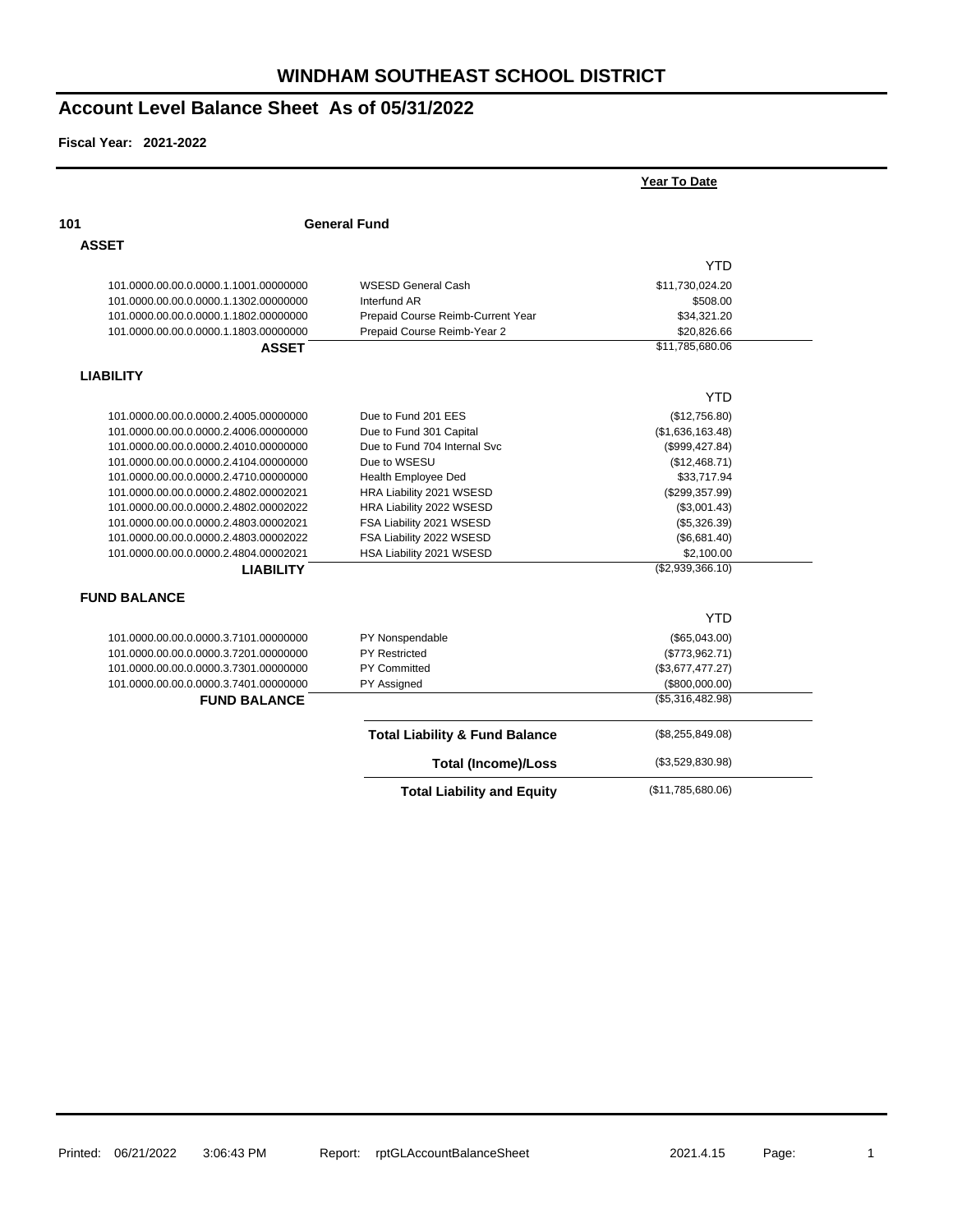|                                       |                                           | Year To Date      |  |
|---------------------------------------|-------------------------------------------|-------------------|--|
| 201                                   | <b>Early Education Services</b>           |                   |  |
| <b>ASSET</b>                          |                                           |                   |  |
|                                       |                                           | <b>YTD</b>        |  |
| 201.0000.00.00.0.0000.1.1001.00000000 | <b>EES Checking</b>                       | \$369,732.62      |  |
| 201.0000.00.00.0.0000.1.1503.00000000 | <b>Accounts Receivable</b>                | \$41,895.10       |  |
| 201.0000.00.00.0.0000.1.1801.00000000 | Prepaid Items                             | \$813.27          |  |
| <b>ASSET</b>                          |                                           | \$412,440.99      |  |
| <b>LIABILITY</b>                      |                                           |                   |  |
|                                       |                                           | <b>YTD</b>        |  |
| 201.0000.00.00.0.0000.2.4010.00000000 | Due to Fund 704 Internal Svc              | (\$157, 182.03)   |  |
| 201.0000.00.00.0.0000.2.4104.00000000 | Due to WSESU                              | (\$1,193.94)      |  |
| 201.0000.00.00.0.0000.2.4710.00000000 | Health Employee Ded                       | (\$3,507.03)      |  |
| 201.0000.00.00.0.0000.2.4802.00002021 | HRA Liability 2021 EES                    | (\$81,576.70)     |  |
| 201.0000.00.00.0.0000.2.4802.00002022 | HRA Liability 2022 EES                    | (\$73,700.00)     |  |
| 201.0000.00.00.0.0000.2.4998.00000000 | <b>Deferred Revenue</b>                   | (\$100.00)        |  |
| 201.0000.00.00.0.0000.2.5076.00000000 | <b>Key Card Deposits</b>                  | (\$10.00)         |  |
| 201.0000.00.00.0.0000.2.5077.00000000 | <b>Westminster Fundraising</b>            | (\$712.88)        |  |
| <b>LIABILITY</b>                      |                                           | $($ \$317,982.58) |  |
| <b>FUND BALANCE</b>                   |                                           |                   |  |
|                                       |                                           | <b>YTD</b>        |  |
| 201.0000.00.00.0.0000.3.7201.00000000 | <b>PY Restricted</b>                      | (\$692,386.68)    |  |
| <b>FUND BALANCE</b>                   |                                           | $($ \$692,386.68) |  |
|                                       | <b>Total Liability &amp; Fund Balance</b> | (\$1,010,369.26)  |  |
|                                       | <b>Total (Income)/Loss</b>                | \$597,928.27      |  |
|                                       | <b>Total Liability and Equity</b>         | (\$412,440.99)    |  |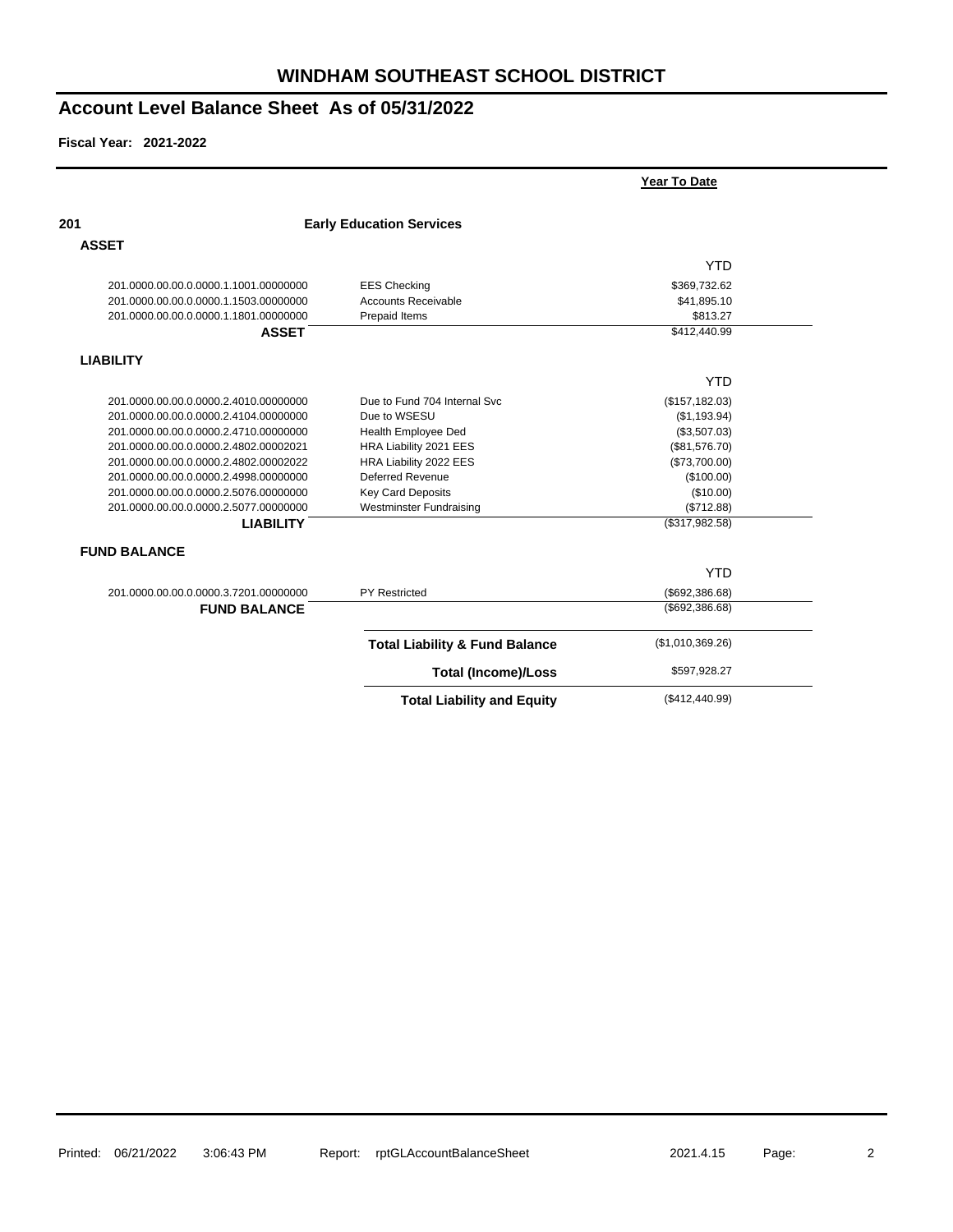**Fiscal Year: 2021-2022**

|                                       |                                           | Year To Date     |  |
|---------------------------------------|-------------------------------------------|------------------|--|
| 301                                   | <b>Capital Projects</b>                   |                  |  |
| <b>ASSET</b>                          |                                           |                  |  |
|                                       |                                           | <b>YTD</b>       |  |
| 301.0000.00.00.0.0000.1.1001.00000000 | <b>WSESD Capital Projects Cash</b>        | \$977,157.80     |  |
| 301.0000.00.00.0.0000.1.1302.00000000 | Due from Fund 1 General                   | \$1,635,363.79   |  |
| <b>ASSET</b>                          |                                           | \$2,612,521.59   |  |
| <b>FUND BALANCE</b>                   |                                           |                  |  |
|                                       |                                           | YTD.             |  |
| 301.0000.00.00.0.0000.3.7201.00000000 | <b>PY Restricted</b>                      | (\$3,309,737.28) |  |
| <b>FUND BALANCE</b>                   |                                           | (\$3,309,737.28) |  |
|                                       | <b>Total Liability &amp; Fund Balance</b> | (\$3,309,737.28) |  |
|                                       | <b>Total (Income)/Loss</b>                | \$697,215.69     |  |
|                                       |                                           |                  |  |

**Total Liability and Equity** (\$2,612,521.59)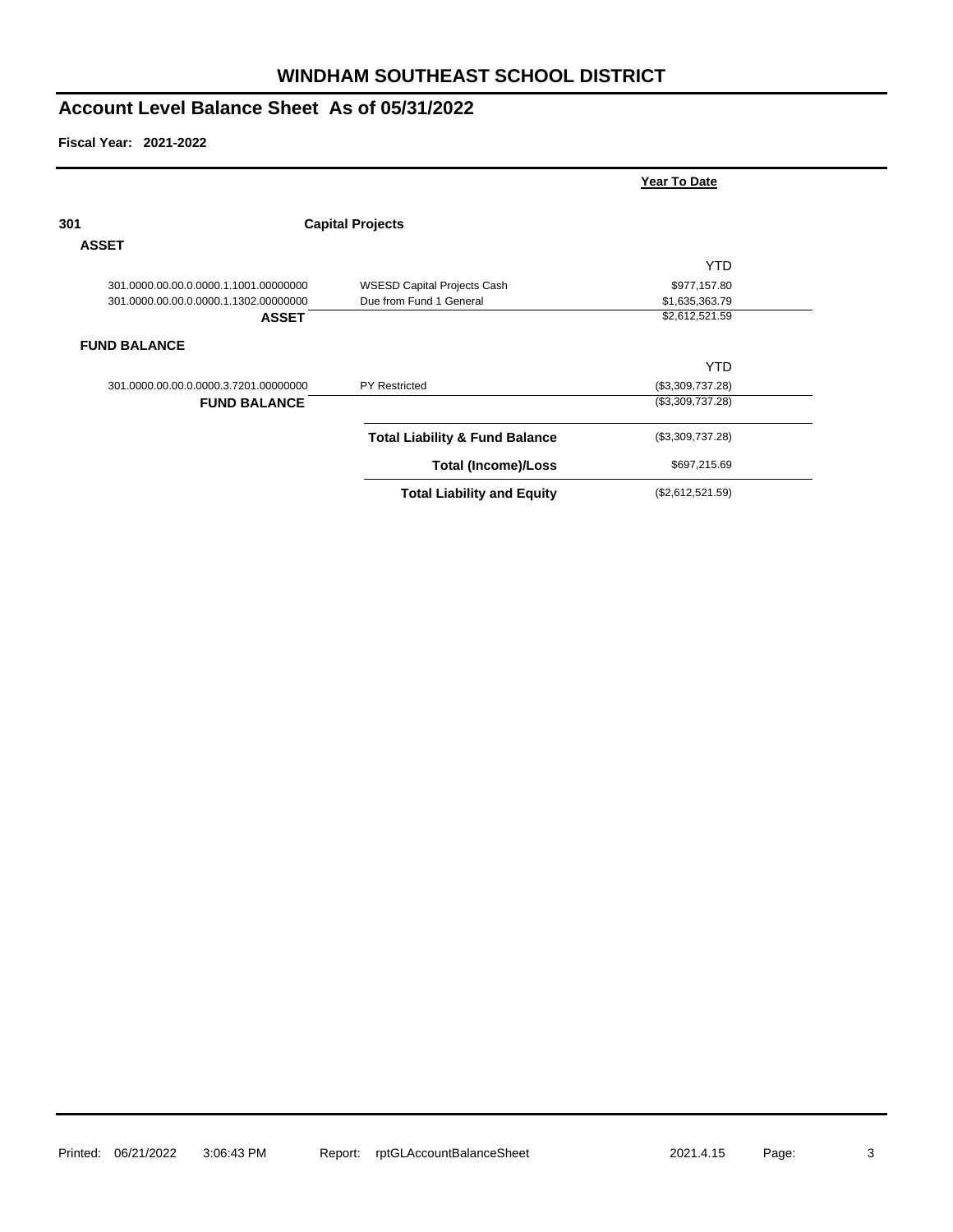|                                       |                                           | Year To Date  |  |
|---------------------------------------|-------------------------------------------|---------------|--|
| 610                                   | <b>BUHS Building Trades</b>               |               |  |
| <b>ASSET</b>                          |                                           |               |  |
|                                       |                                           | <b>YTD</b>    |  |
| 610.0000.00.00.0.0000.1.1001.00000000 | <b>BUHS Building Trades Cash</b>          | \$16,902.51   |  |
| 610.0000.00.00.0.0000.1.1414.00000000 | House Project #23                         | \$18,195.48   |  |
| <b>ASSET</b>                          |                                           | \$35,097.99   |  |
| <b>FUND BALANCE</b>                   |                                           |               |  |
|                                       |                                           | <b>YTD</b>    |  |
| 610.0000.00.00.0.0000.3.7201.00000000 | <b>Restricted Fund Balance</b>            | \$676.11      |  |
| 610.0000.00.00.0.0000.3.7801.00000000 | <b>PY Unrestricted</b>                    | (\$33,373.82) |  |
| <b>FUND BALANCE</b>                   |                                           | (\$32,697.71) |  |
|                                       | <b>Total Liability &amp; Fund Balance</b> | (\$32,697.71) |  |
|                                       | <b>Total (Income)/Loss</b>                | (\$2,400.28)  |  |
|                                       | <b>Total Liability and Equity</b>         | (\$35,097.99) |  |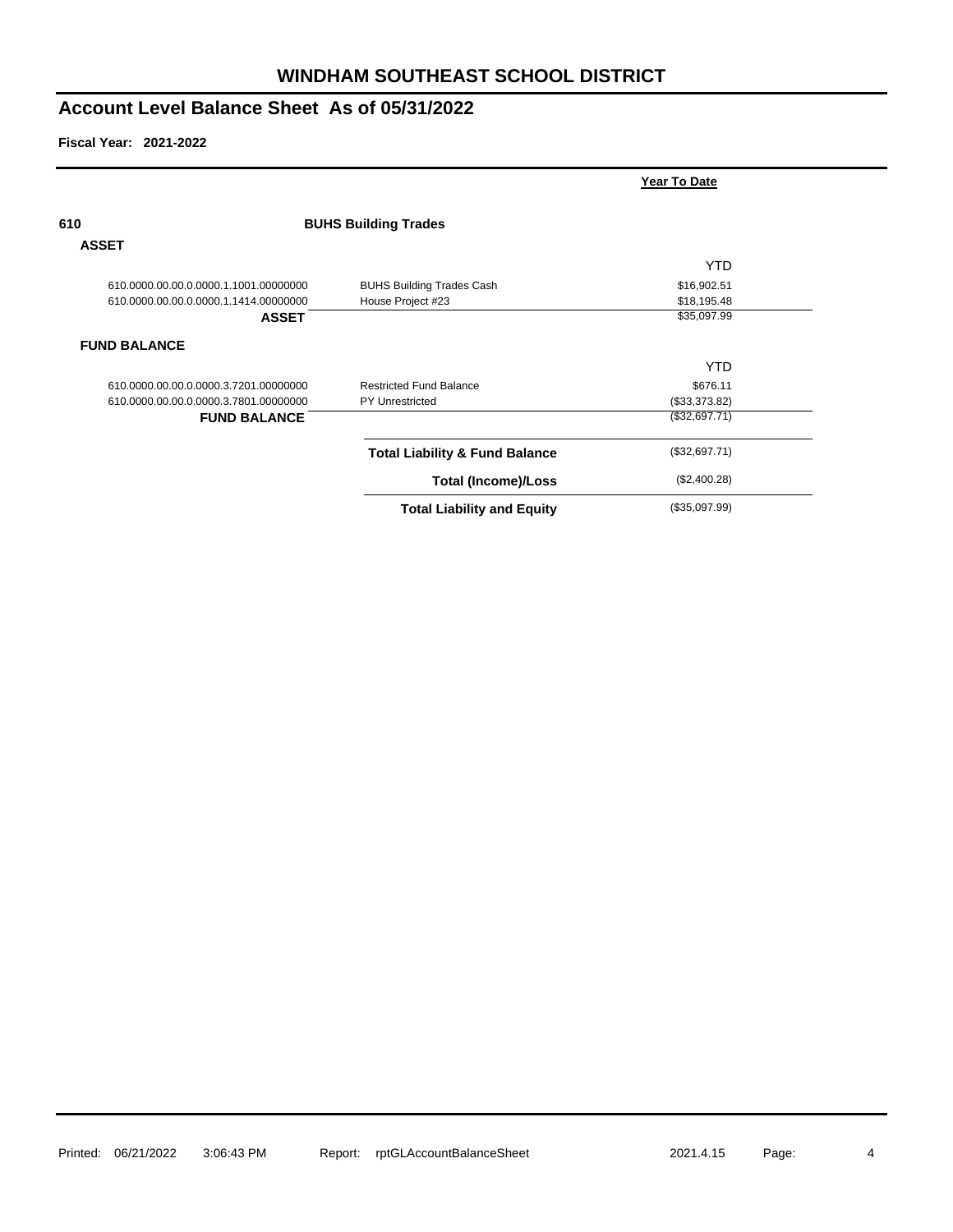|                                       |                                           | Year To Date     |  |
|---------------------------------------|-------------------------------------------|------------------|--|
| 704                                   | <b>Internal Service</b>                   |                  |  |
| <b>ASSET</b>                          |                                           |                  |  |
|                                       |                                           | YTD.             |  |
| 704.0000.00.00.0.0000.1.1302.00000000 | Due from Fund 1 General                   | \$999,427.84     |  |
| 704.0000.00.00.0.0000.1.1305.00000000 | Due from Fund 2 EES                       | \$157,182.03     |  |
| <b>ASSET</b>                          |                                           | \$1,156,609.87   |  |
| <b>FUND BALANCE</b>                   |                                           |                  |  |
|                                       |                                           | <b>YTD</b>       |  |
| 704.0000.00.00.0.0000.3.7201.00000000 | Restricted                                | (\$1,156,609.87) |  |
| <b>FUND BALANCE</b>                   |                                           | (\$1,156,609.87) |  |
|                                       | <b>Total Liability &amp; Fund Balance</b> | (\$1,156,609.87) |  |
|                                       | <b>Total (Income)/Loss</b>                | \$0.00           |  |
|                                       | <b>Total Liability and Equity</b>         | (\$1,156,609.87) |  |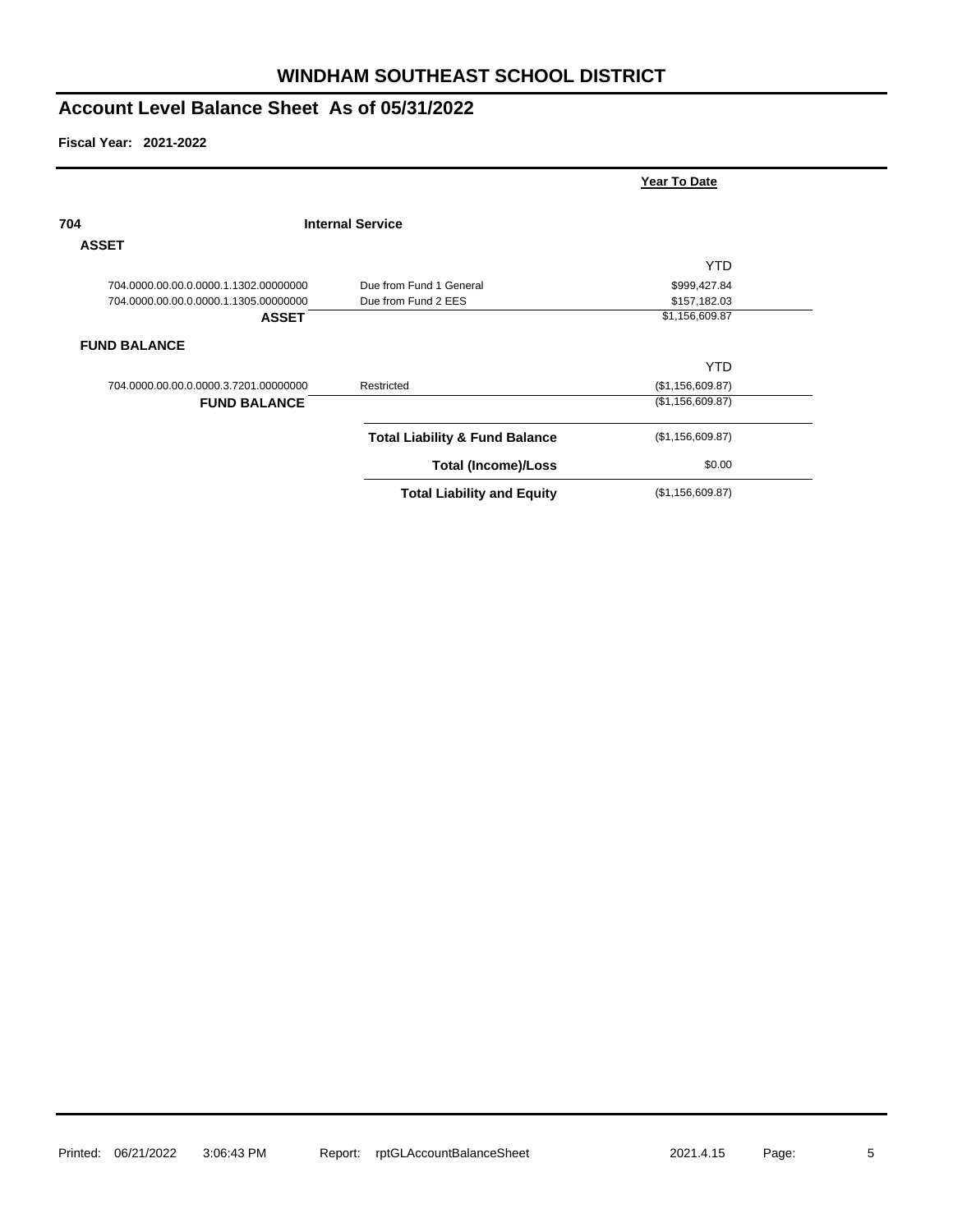|                                       |                                           | Year To Date     |  |
|---------------------------------------|-------------------------------------------|------------------|--|
| 801                                   | <b>BUHS Endowments</b>                    |                  |  |
| <b>ASSET</b>                          |                                           |                  |  |
|                                       |                                           | <b>YTD</b>       |  |
| 801.0000.00.00.0.0000.1.1001.00000000 | <b>BUHS Endowment Cash</b>                | \$46,625.33      |  |
| 801.0000.00.00.0.0000.1.1001.18004400 | Giamartino Cash                           | \$57,605.14      |  |
| 801.0000.00.00.0.0000.1.1005.00000000 | PWM Endow Fund Investment                 | \$1,895,446.69   |  |
| 801.0000.00.00.0.0000.1.1010.18003900 | Eames-Wells Fargo                         | \$2,041,294.53   |  |
| 801.0000.00.00.0.0000.1.1011.18003900 | Eames-Edward Jones                        | \$2,197,638.13   |  |
| <b>ASSET</b>                          |                                           | \$6,238,609.82   |  |
| <b>LIABILITY</b>                      |                                           |                  |  |
|                                       |                                           | <b>YTD</b>       |  |
| 801.0000.00.00.0.0000.2.4008.00000000 | Due to Fund 810 Elem Endow                | (\$177,944.65)   |  |
| 801.0000.00.00.0.0000.2.4009.00000000 | Interfund AP-Fund 9                       | (\$50,000.00)    |  |
| <b>LIABILITY</b>                      |                                           | (\$227,944.65)   |  |
| <b>FUND BALANCE</b>                   |                                           |                  |  |
|                                       |                                           | <b>YTD</b>       |  |
| 801.0000.00.00.0.0000.3.7201.00000000 | <b>PY Restricted</b>                      | (\$6,365,941.00) |  |
| <b>FUND BALANCE</b>                   |                                           | (\$6,365,941.00) |  |
|                                       | <b>Total Liability &amp; Fund Balance</b> | (\$6,593,885.65) |  |
|                                       | <b>Total (Income)/Loss</b>                | \$355,275.83     |  |
|                                       | <b>Total Liability and Equity</b>         | (\$6,238,609.82) |  |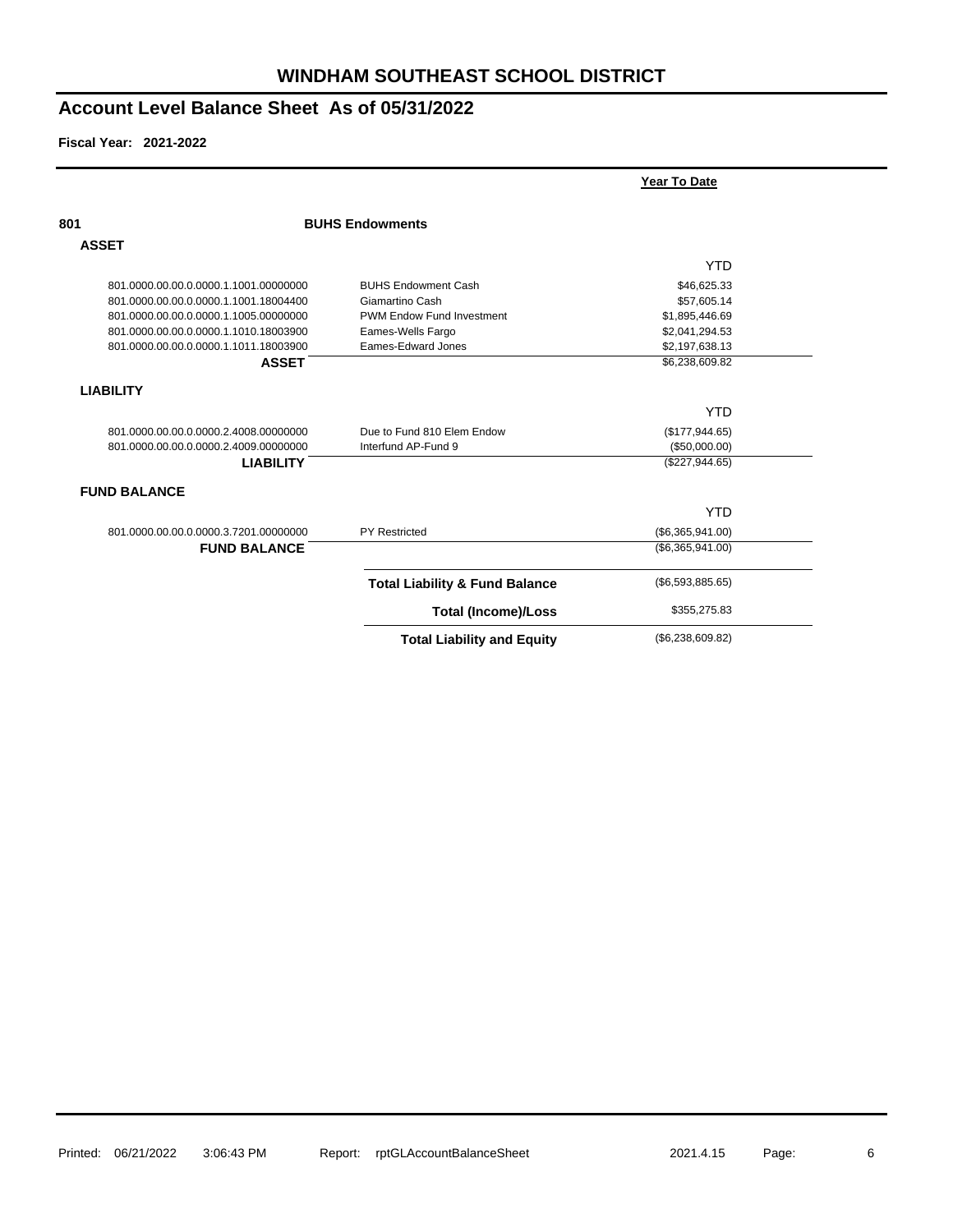|                                       |                                           | Year To Date    |
|---------------------------------------|-------------------------------------------|-----------------|
| 810                                   | <b>Elementary Endowments</b>              |                 |
| <b>ASSET</b>                          |                                           |                 |
|                                       |                                           | <b>YTD</b>      |
| 810.0000.00.00.0.0000.1.1001.00000000 | <b>Elementary Endowment Cash</b>          | \$1,274.26      |
| 810.0000.00.00.0.0000.1.1311.00000000 | Due from Fund 801 BUHS Endow              | \$177,944.65    |
| <b>ASSET</b>                          |                                           | \$179,218.91    |
| <b>FUND BALANCE</b>                   |                                           |                 |
|                                       |                                           | <b>YTD</b>      |
| 810.0000.00.00.0.0000.3.7201.00000000 | <b>PY Restricted</b>                      | (\$180,482.91)  |
| <b>FUND BALANCE</b>                   |                                           | (\$180,482.91)  |
|                                       | <b>Total Liability &amp; Fund Balance</b> | (\$180,482.91)  |
|                                       | <b>Total (Income)/Loss</b>                | \$1,264.00      |
|                                       | <b>Total Liability and Equity</b>         | (\$179, 218.91) |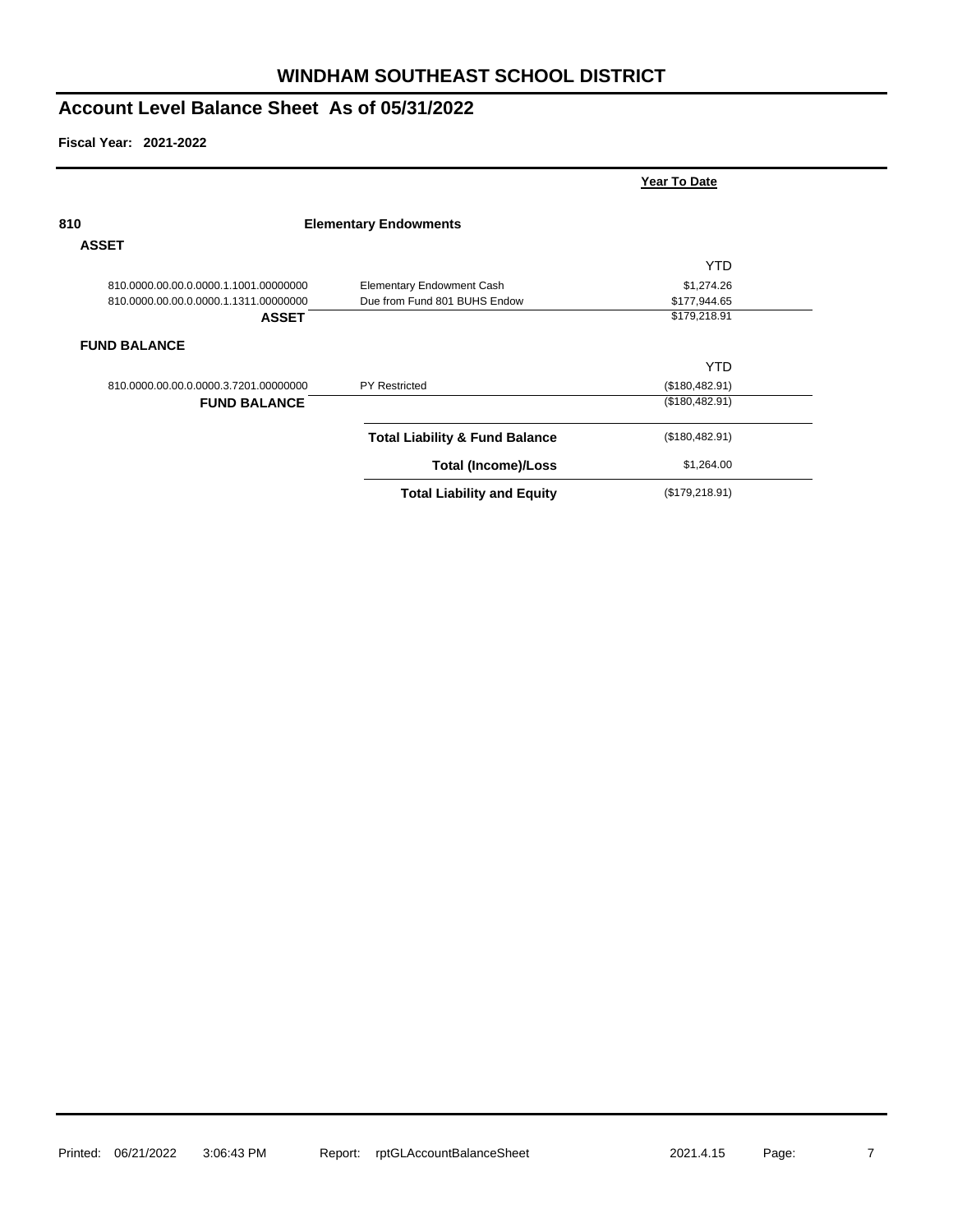|                                       |                                       | Year To Date  |  |
|---------------------------------------|---------------------------------------|---------------|--|
| 901                                   | <b>Student Activities Fund</b>        |               |  |
| <b>ASSET</b>                          |                                       |               |  |
|                                       |                                       | <b>YTD</b>    |  |
| 901.0000.00.00.0.0000.1.1001.00000000 | <b>WSESD Student Activites Cash</b>   | \$438,169.20  |  |
| 901.0000.00.00.0.0000.1.1302.00000000 | Interfund AR                          | (\$508.00)    |  |
| 901.0000.00.00.0.0000.1.1308.00000000 | Due from Fund 8 Endowments            | \$50,000.00   |  |
| <b>ASSET</b>                          |                                       | \$487,661.20  |  |
| <b>LIABILITY</b>                      |                                       |               |  |
|                                       |                                       | <b>YTD</b>    |  |
| 901.0000.00.00.0.0000.2.4998.00000000 | <b>Deferred Revenue</b>               | (\$2,497.63)  |  |
| 901.1001.00.00.0.0000.2.5060.00000000 | <b>Student Activities</b>             | (\$4,398.84)  |  |
| 901.1001.00.00.0.0000.2.5061.00000000 | ACT                                   | (\$21,608.33) |  |
| 901.1001.00.00.0.0000.2.5062.00000000 | <b>Healthy Snack</b>                  | (\$3,155.43)  |  |
| 901.1001.00.00.0.0000.2.5063.00000000 | <b>Winter Activities</b>              | (\$9,343.67)  |  |
| 901.1001.00.00.0.0000.2.5064.00000000 | Kindergarten                          | (\$962.25)    |  |
| 901.1001.00.00.0.0000.2.5065.00000000 | Harmon Foundation-Kindergarten        | (\$658.32)    |  |
| 901.1001.00.00.0.0000.2.5066.00000000 | Grade 2                               | (\$86.97)     |  |
| 901.1001.00.00.0.0000.2.5067.00000000 | Grade 3                               | (\$512.00)    |  |
| 901.1001.00.00.0.0000.2.5068.00000000 | Grade 4                               | (\$1,985.00)  |  |
| 901.1001.00.00.0.0000.2.5069.00000000 | Grade 5                               | (\$2,266.50)  |  |
| 901.1001.00.00.0.0000.2.5070.00000000 | Grade 6                               | (\$2,798.72)  |  |
| 901.1001.00.00.0.0000.2.5071.00000000 | Grade 1                               | (\$1,057.57)  |  |
| 901.1001.00.00.0.0000.2.5072.00000000 | <b>Student Council</b>                | (\$27.82)     |  |
| 901.1001.00.00.0.0000.2.5073.00000000 | Garden                                | (\$142.02)    |  |
| 901.1001.00.00.0.0000.2.5074.00000000 | <b>Field Trips</b>                    | (\$9,254.59)  |  |
| 901.1001.00.00.0.0000.2.5075.00000000 | Carol "Pinky" Gagliardi Fund          | (\$3,284.50)  |  |
| 901.1001.00.00.0.0000.2.5084.00000000 |                                       |               |  |
|                                       | Community Bike Park at Academy School | (\$3,855.52)  |  |
| 901.1001.00.00.0.0000.2.5086.00000000 | <b>Outdoor Gear/Recreation</b>        | (\$1,391.71)  |  |
| 901.1040.00.00.0.0000.2.4952.00000000 | Greece 2021                           | (\$49.02)     |  |
| 901.1040.00.00.0.0000.2.4953.00000000 | <b>BIUFL Frisbee</b>                  | (\$183.52)    |  |
| 901.1040.00.00.0.0000.2.4954.00000000 | Graduation                            | (\$1,646.86)  |  |
| 901.1040.00.00.0.0000.2.4955.00000000 | Major Band Travel                     | (\$18,193.38) |  |
| 901.1040.00.00.0.0000.2.4956.00000000 | <b>Boys Basketball</b>                | (\$78.41)     |  |
| 901.1040.00.00.0.0000.2.4957.00000000 | Youth Suicide Prevention              | (\$55.76)     |  |
| 901.1040.00.00.0.0000.2.4958.00000000 | Fenn Relays                           | (\$946.67)    |  |
| 901.1040.00.00.0.0000.2.4959.00000000 | Music (D) Rentals                     | (\$319.89)    |  |
| 901.1040.00.00.0.0000.2.4960.00000000 | Poetry Out Loud                       | $(\$200.00)$  |  |
| 901.1040.00.00.0.0000.2.4961.00000000 | Fishing & Conservation                | (\$85.00)     |  |
| 901.1040.00.00.0.0000.2.4962.00000000 | <b>VPA Playoff</b>                    | (\$15.00)     |  |
| 901.1040.00.00.0.0000.2.4963.00000000 | <b>BUHS Bowlers</b>                   | (\$599.00)    |  |
| 901.1040.00.00.0.0000.2.4964.00000000 | Dial                                  | (\$226.92)    |  |
| 901.1040.00.00.0.0000.2.4965.00000000 | Ski & Snowboard Club                  | (\$355.73)    |  |
| 901.1040.00.00.0.0000.2.4966.00000000 | Sports Extra                          | (\$3,321.27)  |  |
| 901.1040.00.00.0.0000.2.4967.00000000 | Switzerland                           | (\$281.62)    |  |
| 901.1040.00.00.0.0000.2.4972.00000000 | Class of 2022                         | (\$2,397.93)  |  |
| 901.1040.00.00.0.0000.2.4973.00000000 | Class of 2023                         | (\$4,367.88)  |  |
| 901.1040.00.00.0.0000.2.4974.00000000 | CLASS OF 2024                         | (\$2,481.25)  |  |
| 901.1040.00.00.0.0000.2.4977.00000000 | Nordic Ski Team                       | (\$1,030.00)  |  |
| 901.1040.00.00.0.0000.2.4978.00000000 | Lacrosse                              | (\$492.88)    |  |
| 901.1040.00.00.0.0000.2.4979.00000000 | Germany                               | (\$838.16)    |  |
| 901.1040.00.00.0.0000.2.4980.00000000 | DC Field Trip                         | (\$68.00)     |  |
| 901.1040.00.00.0.0000.2.4981.00000000 | Language Club                         | (\$529.80)    |  |
| 901.1040.00.00.0.0000.2.4983.00000000 | Costa Rica Trip                       | (\$1,984.89)  |  |
| 901.1040.00.00.0.0000.2.4984.00000000 | Music Sr High                         | (\$2,667.55)  |  |
| 901.1040.00.00.0.0000.2.4985.00000000 | Unified Programing                    |               |  |
|                                       |                                       | (\$3,570.00)  |  |
| 901.1040.00.00.0.0000.2.4986.00000000 | Music Choral                          | (\$53.18)     |  |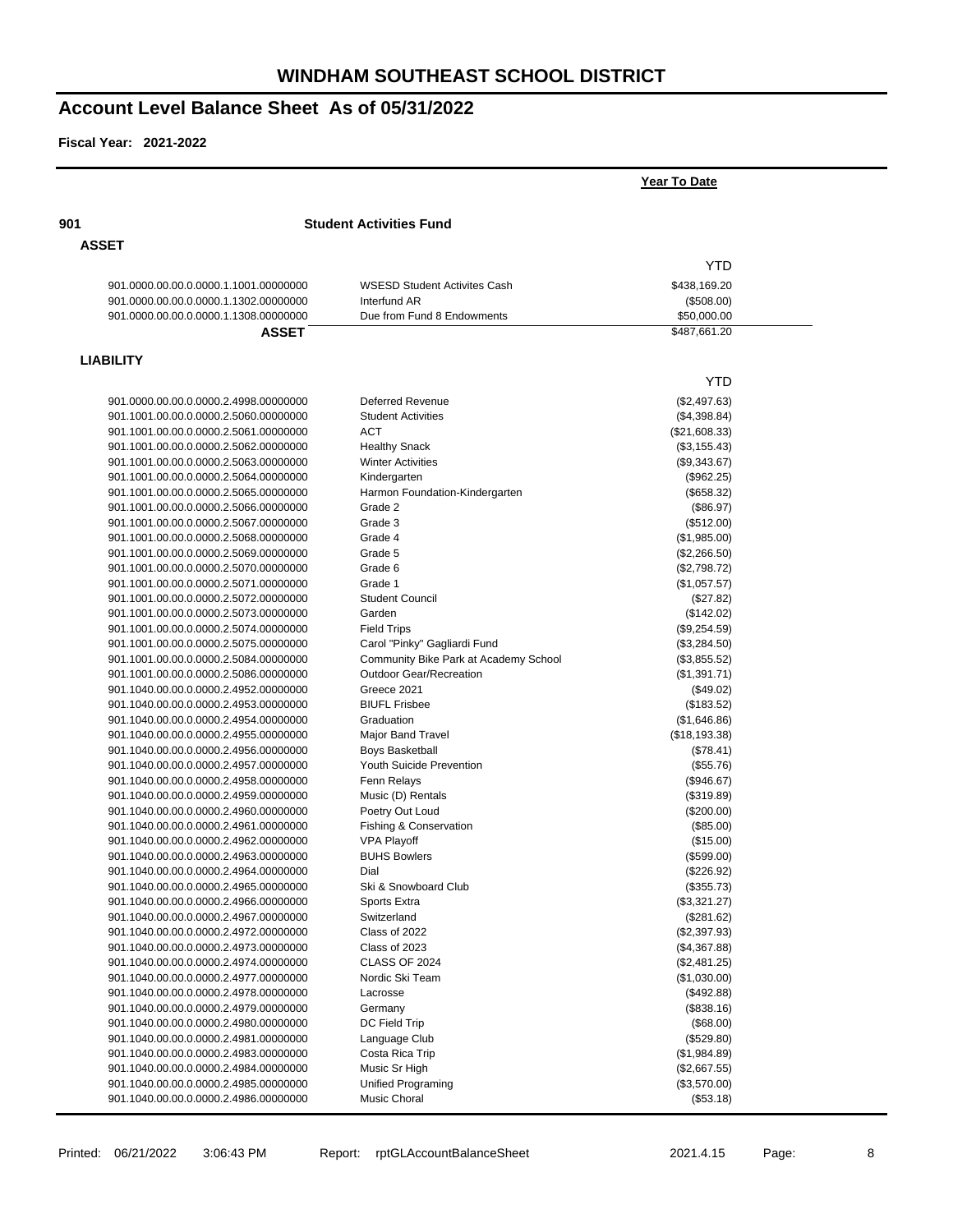**Year To Date**

### **Account Level Balance Sheet As of 05/31/2022**

| 901.1040.00.00.0.0000.2.4987.00000000                                          | <b>GSA</b>                                    | (\$739.04)                     |
|--------------------------------------------------------------------------------|-----------------------------------------------|--------------------------------|
| 901.1040.00.00.0.0000.2.4988.00000000                                          | Newspapers                                    | (\$3,874.06)                   |
| 901.1040.00.00.0.0000.2.4989.00000000                                          | <b>Student Council</b>                        | (\$310.68)                     |
| 901.1040.00.00.0.0000.2.4993.00000000                                          | Aware                                         | (\$1,425.75)                   |
| 901.1040.00.00.0.0000.2.4996.00000000                                          | Yearbook                                      | \$9,498.05                     |
| 901.1040.00.00.0.0000.2.5002.00000000                                          | General Fund Soda                             | (\$3,120.98)                   |
| 901.1040.00.00.0.0000.2.5004.00000000                                          | Music/Drama Rentals                           | (\$1,274.12)                   |
| 901.1040.00.00.0.0000.2.5009.00000000                                          | Student Indebtedness                          | (\$933.21)                     |
| 901.1040.00.00.0.0000.2.5011.00000000                                          | Youth to Youth                                | (\$1,169.19)                   |
| 901.1040.00.00.0.0000.2.5013.00000000                                          | <b>BUHS Sunshine Club</b>                     | (\$1,935.55)                   |
| 901.1040.00.00.0.0000.2.5015.00000000                                          | Ceramics                                      | (\$2,009.99)                   |
| 901.1040.00.00.0.0000.2.5017.00000000                                          | Life Education                                | (\$2,409.67)                   |
| 901.1040.00.00.0.0000.2.5019.00000000                                          | Embroidery                                    | (\$149.97)                     |
| 901.1040.00.00.0.0000.2.5020.00000000                                          | National Honor Society                        | (\$5,718.19)                   |
| 901.1040.00.00.0.0000.2.5021.00000000                                          | Softball                                      | (\$1,228.04)                   |
| 901.1040.00.00.0.0000.2.5025.00000000                                          | <b>Belize Trip</b>                            | (\$14.97)                      |
| 901.1040.00.00.0.0000.2.5027.00000000                                          | <b>Football Fundraiser</b>                    | (\$5,000.00)                   |
| 901.1040.00.00.0.0000.2.5028.00000000                                          | <b>BUHS Photo Field Trip</b>                  | (\$1,080.94)                   |
| 901.1040.00.00.0.0000.2.5029.00000000                                          | Abascal Award                                 | $(\$20.00)$                    |
| 901.1040.00.00.0.0000.2.5030.00000000                                          | <b>Special Connections</b>                    | (\$25.00)                      |
| 901.1040.00.00.0.0000.2.5032.00000000                                          | Bapagrama India Trip                          | (\$205.77)                     |
| 901.1040.00.00.0.0000.2.5033.00000000                                          | <b>Athletic Trainer</b>                       | (\$507.50)                     |
| 901.1040.00.00.0.0000.2.5034.00000000                                          | Spanish Club                                  | (\$17.59)                      |
| 901.1040.00.00.0.0000.2.5035.00000000                                          | IT Visual Performing Arts                     | (\$21.43)                      |
| 901.1040.00.00.0.0000.2.5036.00000000                                          | Homecoming                                    | (\$161.42)                     |
| 901.1040.00.00.0.0000.2.5037.00000000                                          | <b>Booster Club</b>                           | (\$2,147.30)                   |
| 901.1087.00.00.0.0000.2.4902.00000000                                          | <b>Winter Activities</b>                      | (\$15,022.37)                  |
| 901.1087.00.00.0.0000.2.4903.00000000                                          | <b>PTFO Funds</b>                             | (\$10,549.79)                  |
| 901.1087.00.00.0.0000.2.4904.00000000                                          | <b>Instrumental Music</b>                     | (\$943.82)                     |
| 901.1087.00.00.0.0000.2.4905.00000000                                          | <b>Library Books</b>                          | (\$690.09)                     |
| 901.1087.00.00.0.0000.2.4906.00000000                                          | 8th Grade Fundraising                         | (\$29.52)                      |
| 901.1087.00.00.0.0000.2.4907.00000000                                          | Yearbook                                      | (\$6,677.69)                   |
| 901.1087.00.00.0.0000.2.4908.00000000                                          | Athletics                                     | (\$171.75)                     |
| 901.1087.00.00.0.0000.2.4909.00000000                                          | <b>Other Restricted</b>                       | (\$4,638.06)                   |
| 901.1087.00.00.0.0000.2.4910.00000000                                          | <b>Student Council</b>                        | (\$467.00)                     |
| 901.1087.00.00.0.0000.2.4911.00000000                                          | Grades 3 and 5 Fundraiser                     | (\$391.14)                     |
| 901.1087.00.00.0.0000.2.5085.00000000                                          | Dummerston Outdoor Fund                       | (\$35,941.38)                  |
| 901.1128.00.00.0.0000.2.4912.00000000                                          | Guidance                                      | (\$1,837.85)                   |
| 901.1128.00.00.0.0000.2.4914.00000000                                          | Grade 4                                       | (\$1,008.61)                   |
| 901.1128.00.00.0.0000.2.4915.00000000                                          | Grade 5                                       | (\$1,207.91)                   |
| 901.1128.00.00.0.0000.2.4917.00000000                                          | Library Books                                 | (\$583.90)                     |
| 901.1128.00.00.0.0000.2.4919.00000000<br>901.1128.00.00.0.0000.2.4922.00000000 | <b>Sports Activities</b>                      | (\$5,302.24)                   |
|                                                                                | Pre K Program                                 | (\$16.36)                      |
| 901.1128.00.00.0.0000.2.4923.00000000                                          | After School Program                          | (\$34,997.82)                  |
| 901.1128.00.00.0.0000.2.4924.00000000                                          | Farm to School                                | (\$1,752.81)                   |
| 901.1128.00.00.0.0000.2.4927.00000000<br>901.1128.00.00.0.0000.2.5085.00000000 | <b>Food Pantry</b><br><b>GCS Outdoor Fund</b> | (\$370.48)                     |
| 901.1128.00.00.0.0000.2.5087.00000000                                          | <b>Office Discretionary</b>                   | (\$24, 240.67)<br>(\$3,019.70) |
| 901.1234.00.00.0.0000.2.4928.00000000                                          | Grade 2                                       | (\$30.00)                      |
| 901.1234.00.00.0.0000.2.4929.00000000                                          | <b>Phact Health Action Community</b>          | (\$1,333.85)                   |
| 901.1234.00.00.0.0000.2.4930.00000000                                          | <b>Winter Activities</b>                      |                                |
| 901.1234.00.00.0.0000.2.4932.00000000                                          | Counselors                                    | (\$593.91)<br>(\$1,390.33)     |
| 901.1234.00.00.0.0000.2.4933.00000000                                          | <b>Library Activities</b>                     | (\$1,568.75)                   |
| 901.1234.00.00.0.0000.2.4934.00000000                                          | Grade 1                                       | (\$130.00)                     |
| 901.1234.00.00.0.0000.2.4935.00000000                                          | Yearbook                                      | (\$109.74)                     |
| 901.1234.00.00.0.0000.2.4936.00000000                                          | School Wide                                   | (\$1,427.96)                   |
| 901.1234.00.00.0.0000.2.4937.00000000                                          | <b>Brook Fund</b>                             | (\$3,662.29)                   |
| 901.1234.00.00.0.0000.2.4938.00000000                                          | Mckenzie Fund                                 | (\$4,112.80)                   |
| 901.1234.00.00.0.0000.2.4939.00000000                                          | Mountain Biking                               | (\$623.16)                     |
|                                                                                |                                               |                                |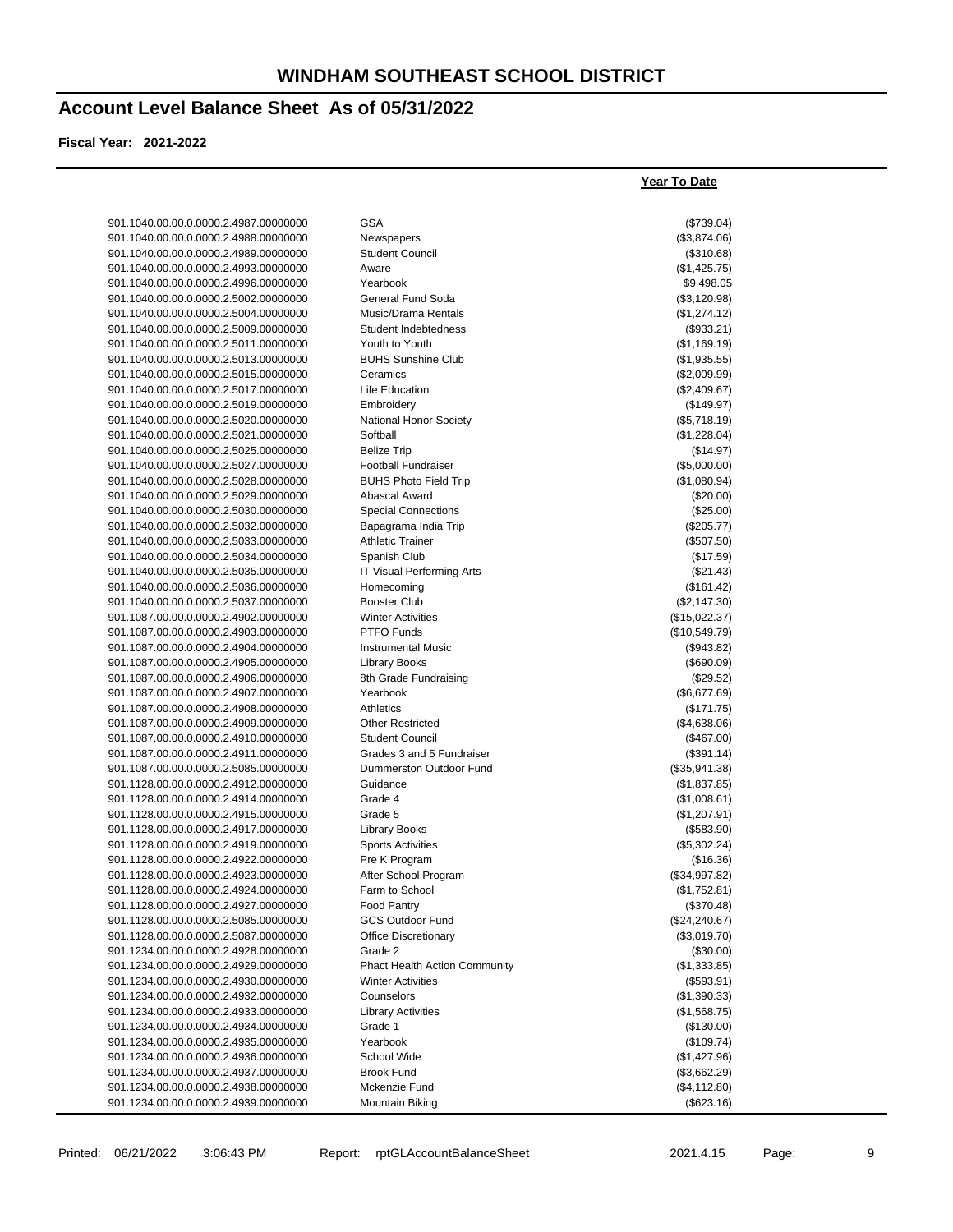**Year To Date**

#### **Account Level Balance Sheet As of 05/31/2022**

| 901.1234.00.00.0.0000.2.4940.00000000 | Putney Central Sch Summer Program       | (\$13,087.84)  |
|---------------------------------------|-----------------------------------------|----------------|
| 901.1234.00.00.0.0000.2.4941.00000000 | Art Program                             | (\$117.95)     |
| 901.1234.00.00.0.0000.2.4942.00000000 | Gardens for Learning                    | (\$1,331.71)   |
| 901.1234.00.00.0.0000.2.4943.00000000 | <b>Student Asset Council</b>            | (\$2,113.86)   |
| 901.1234.00.00.0.0000.2.4944.00000000 | Garden                                  | (\$11,186.15)  |
| 901.1234.00.00.0.0000.2.4946.00000000 | Middle School                           | (\$1,137.29)   |
| 901.1234.00.00.0.0000.2.4947.00000000 | <b>Trophy Case</b>                      | (\$160.00)     |
| 901.1234.00.00.0.0000.2.4948.00000000 | Athletics                               | (\$30.88)      |
| 901.1234.00.00.0.0000.2.4949.00000000 | <b>PTO</b>                              | (\$2,248.58)   |
| 901.1234.00.00.0.0000.2.4950.00000000 | <b>Healthy Snack</b>                    | (\$1,041.19)   |
| 901.1234.00.00.0.0000.2.5081.00000000 | <b>PCS Running Festival</b>             | (\$840.00)     |
| 901.1367.00.00.0.0000.2.4980.00000000 | <b>BAMS Book Reimb</b>                  | (\$389.10)     |
| 901.1367.00.00.0.0000.2.4982.00000000 | <b>Instr Music BAMS</b>                 | (\$62.39)      |
| 901.1367.00.00.0.0000.2.4990.00000000 | <b>BAMS Yearbook</b>                    | (\$3,750.16)   |
| 901.1367.00.00.0.0000.2.4993.00000000 | <b>BAMS Aware</b>                       | (\$119.75)     |
| 901.1367.00.00.0.0000.2.5003.00000000 | <b>BAMS Soda</b>                        | (\$318.27)     |
| 901.1367.00.00.0.0000.2.5005.00000000 | <b>BAMS Student Council</b>             | (\$1,221.52)   |
| 901.1367.00.00.0.0000.2.5006.00000000 | <b>Team Draco</b>                       | (\$0.04)       |
| 901.1367.00.00.0.0000.2.5007.00000000 | <b>BAMS PE Locks</b>                    | (\$15.00)      |
| 901.1367.00.00.0.0000.2.5010.00000000 | Team Big Dogs                           | (\$3,550.83)   |
| 901.1367.00.00.0.0000.2.5012.00000000 | Team Leo                                | (\$3,986.08)   |
| 901.1367.00.00.0.0000.2.5014.00000000 | <b>BAMS General Field Day</b>           | (\$73.90)      |
| 901.1367.00.00.0.0000.2.5016.00000000 | <b>BAMS Office Fund</b>                 | (\$3,612.60)   |
| 901.1367.00.00.0.0000.2.5018.00000000 | <b>Team Taurus</b>                      | (\$3,809.58)   |
| 901.1367.00.00.0.0000.2.5026.00000000 | <b>BAMS Sunshine</b>                    | (\$19.26)      |
| 901.1367.00.00.0.0000.2.5031.00000000 | <b>BAMS Chromebooks</b>                 | (\$1,064.06)   |
| 901.1367.00.00.0.0000.2.5038.00000000 | <b>BEAMS Fundraising</b>                | (\$5,978.52)   |
| 901.1383.00.00.0.0000.2.5054.00000000 | <b>Student Activities</b>               | (\$1,870.21)   |
| 901.1383.00.00.0.0000.2.5055.00000000 | Sunshine Fund                           | (\$562.44)     |
| 901.1383.00.00.0.0000.2.5056.00000000 | VT Art Council                          | (\$328.83)     |
| 901.1383.00.00.0.0000.2.5057.00000000 | <b>PTO</b>                              | (\$6,826.99)   |
| 901.1383.00.00.0.0000.2.5059.00000000 | Green                                   | (\$70.24)      |
| 901.1385.00.00.0.0000.2.4927.00000000 | GS Food Bank                            | (\$2,104.00)   |
| 901.1385.00.00.0.0000.2.5043.00000000 | <b>NEA Foundation</b>                   | (\$622.01)     |
| 901.1385.00.00.0.0000.2.5044.00000000 | <b>Healthy Snacks</b>                   | (\$5,013.95)   |
| 901.1385.00.00.0.0000.2.5045.00000000 | <b>School Activities</b>                | (\$5,793.72)   |
| 901.1385.00.00.0.0000.2.5046.00000000 | Wellness                                | (\$383.98)     |
| 901.1385.00.00.0.0000.2.5047.00000000 | FLES/Magog Field Trip                   | (\$140.00)     |
| 901.1385.00.00.0.0000.2.5048.00000000 | <b>PTO Enrichment</b>                   | $(\$410.00)$   |
| 901.1385.00.00.0.0000.2.5050.00000000 | PTO General                             | (\$54,843.52)  |
| 901.1385.00.00.0.0000.2.5051.00000000 | PTO Field Trips                         | (\$1,019.36)   |
| 901.1385.00.00.0.0000.2.5052.00000000 | <b>PTO Enrichment Opportunities</b>     | (\$648.00)     |
| 901.1385.00.00.0.0000.2.5058.00000000 | Maple Leaf Challenge                    | (\$14.97)      |
| 901.5014.00.00.0.0000.2.4975.00000000 | <b>HOSA-Future Health Professionals</b> | (\$1,661.83)   |
| 901.5014.00.00.0.0000.2.4976.00000000 | <b>WRCC Construction Trades</b>         | (\$308.61)     |
| 901.5014.00.00.0.0000.2.4991.00000000 | <b>WRCC Student Council</b>             | (\$1,909.22)   |
| 901.5014.00.00.0.0000.2.4992.00000000 | <b>WRCC Foods</b>                       | (\$27.82)      |
| 901.5014.00.00.0.0000.2.4994.00000000 | <b>WRCC DECA</b>                        | (\$578.50)     |
| 901.5014.00.00.0.0000.2.4995.00000000 | <b>WRCC Auto</b>                        | (\$6,454.25)   |
| 901.5014.00.00.0.0000.2.5008.00000000 | <b>WRCC Forestry Group</b>              | (\$11,459.38)  |
| 901.5014.00.00.0.0000.2.5022.00000000 | <b>WRCC Robotics/Engineering</b>        | (\$1,311.33)   |
| 901.5014.00.00.0.0000.2.5023.00000000 | <b>WRCC Dance</b>                       | (\$293.17)     |
| 901.5014.00.00.0.0000.2.5039.00000000 | <b>WRCC FBLA</b>                        | (\$5,305.04)   |
| 901.5014.00.00.0.0000.2.5040.00000000 | <b>WRCC FFA</b>                         | (\$2,810.89)   |
| 901.5014.00.00.0.0000.2.5041.00000000 | <b>WRCC Skills USA</b>                  | (\$5,301.89)   |
| 901.5014.00.00.0.0000.2.5080.00000000 | <b>WRCC Apple Works</b>                 | (\$1,114.17)   |
| <b>LIABILITY</b>                      |                                         | (\$487,627.85) |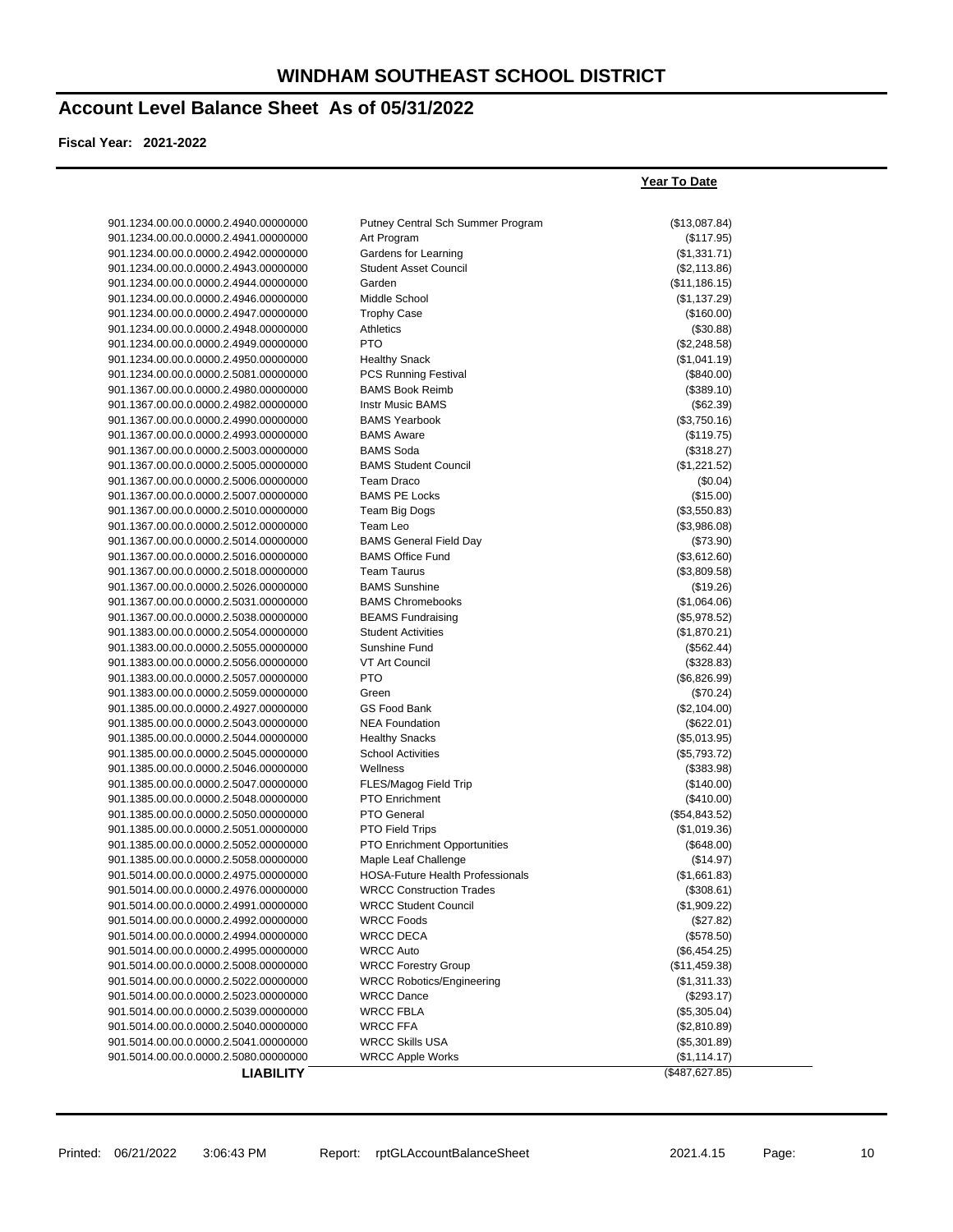## **WINDHAM SOUTHEAST SCHOOL DISTRICT**

#### **Account Level Balance Sheet As of 05/31/2022**

|                                           | <b>Year To Date</b> |  |
|-------------------------------------------|---------------------|--|
| <b>Total Liability &amp; Fund Balance</b> | (\$487,627.85)      |  |
| <b>Total (Income)/Loss</b>                | (\$33.35)           |  |
| <b>Total Liability and Equity</b>         | (\$487,661.20)      |  |